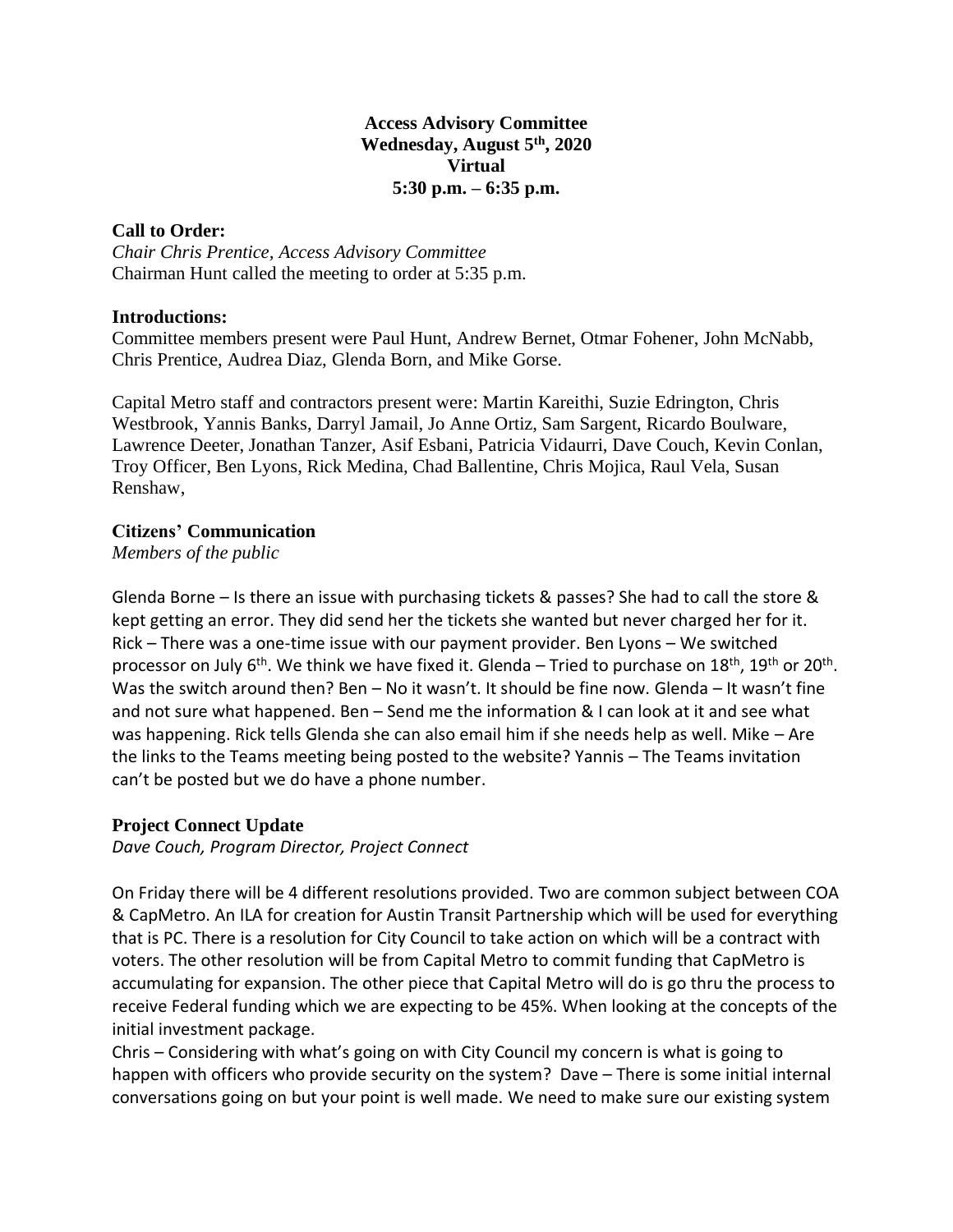stay safe as well as these new portions of our system. Yannis – Darryl Jamail will be presenting on that later on in the meeting. Dave – The total cost of initial investment would be \$7.1 billion. Cap Metro would bring a portion, the Feds would bring 45% and the objective of the city is to go forward with the tax rate election. City Council is looking at tax rate increase of 8.5%. What that would mean for individual homeowners, if you have a home value of \$325,000 it would mean there would be an annual increase of \$270, monthly broken down to \$23.70. To do all of this it takes partnerships. The plan is to take Austin Transit Partnership which will be a LGC. A separate legal entity that will be charged with delivery of what is in the initial investment scenario. Chris  $P -$ One of the things the advisor committee told the facilitators of meetings when this first started is that it wasn't a good idea to use the name of the project that was killed years ago by the voters. Let people know this isn't a rehash of it. Dave – I understand. I've been here for about 2 years. From what I understand the previous was individual lines, that didn't provide benefits of what a system can do. This truly is a regional system. If people have that understanding & it's looked at that way, they will understand what a benefit it is. Paul – If you do not live in City of Austin will you get to vote on it? Dave – This is a City of Austin tax initiative.

### **Project Connect Do's & Don'ts**

## *Sam Sargent, Deputy Chief of Staff*

Once council votes to place the tax rate election on the November ballot advocacy versus election state laws goes into effect for our staff. In the law it dictates how public funds can and can't be used to advocate for or against a ballot measure. Cap Metro employees & Board members will not be allowed to be advocates for the measure once it is called. It does not apply to CapMetro Advisory Committee members but there can be a fine line and perception is everything. The law does not cover our volunteer committees. Staff cannot misstate or misrepresent facts about the ballot measure. Always rely what is on the Project Connect website for up to date, correct information. Feel free to reach out to me, Yannis, Jacob on the rules of the road. Chris – Have the studies been completed on if the tunnel idea is viable, safely done without having issues with flooding & collapsing roads? Sam – Yes, it is deemed to be technically sound & feasible.

#### **August Service Change Update**

*Lawrence Deeter, Principal Planner, Short Range*

Since Remap, going to a Sunday Service isn't as drastic as other agencies. A lot are running service once an hour, some once every 2 hours. places. We are still at every 15 mins for our heavy routes and every 30 for most remaining routes and a couple routs every 60 minutes. What it shortened was the span of service for our MetroRapid. They went to 15 min frequency. We are currently at about 40% of what we were a year ago. Our biggest partner is UT. When they reopen campus it's going to cause a big influx. AISD can impact our service as well. We will restore to regular weekday span of service & back to regular Saturday service. UT shuttle & school trippers will be open when the campuses reopen. We will also adjust our running time. Metrorail, flyers & Express will continue at reduced service. Rail and Flyers will stay as they are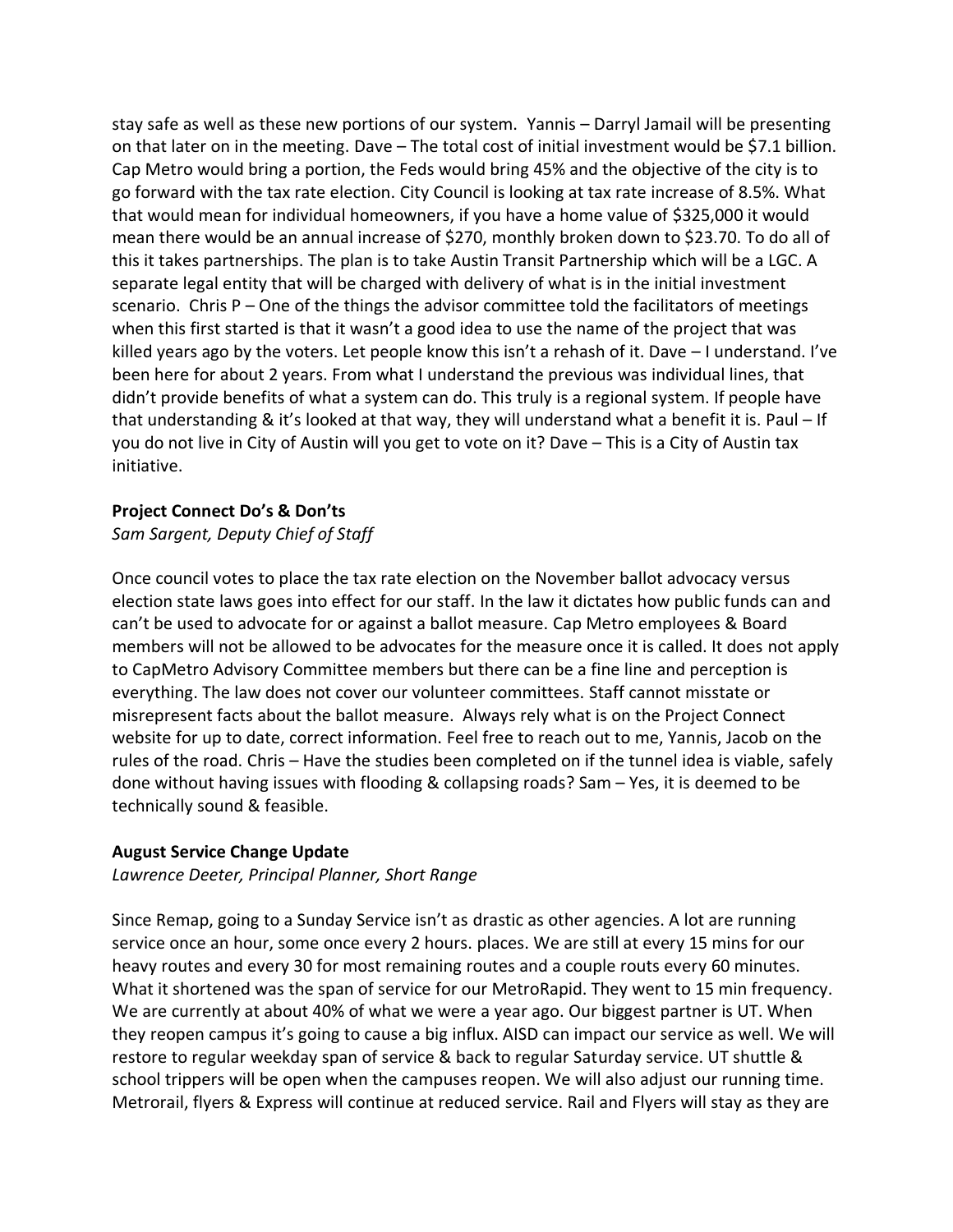and we will include a few more Express routes. Our goal is 50% compacity of our buses. We get reports every morning on how many trips are overloading. Metrorapid will go back to 10 minute frequency. Route 1 is going to be every 20 mins to meet the 50% compacity. Route 7 and 300 will go to every 10 mins. The 300 will do it 7 days a week. It has been one of our busiest routes during the pandemic. The 10 & 20 will go to every 12 mins. UT will spread classes throughout the day to about 8 pm & we will spread frequency throughout the entire day & extend service to about midnight. There will not be on campus finals, so the campus will close again for Thanksgiving so that'll be the last time UT shuttles run. Routes 980, 981, 987 will be suspended still. Our Nightowls are still suspended. Glenda – What about ACC? Lawrence – For ACC we don't run any specific service to the campuses. We serve most of the campuses, so they will have service. I don't believe they made an official announcement yet. Audrea – Want to ask about UT Shuttle. What is the frequency level? Lawrence – They will run pretty much the same frequency all day long. The 670 every 10 & 671 & 672 every 15 minutes. We're not going to combine the 672 & 671 together in the evening like we use to. Between 8 & midnight the frequency will decrease. Audrea – There won't be any E-Buses? Lawrence – The E bus is suspended still. Audrea – I know the UT buses get pretty crowded, what is the precaution when it comes to that. Lawrence – Once UT comes in we can't guarantee the 50% capacity on UT Shuttles. UT is spreading out it's classes so we will be monitoring the loads. We don't have enough buses to hit that 50% capacity goal. We are hoping that with the spread-out schedule that it won't be a problem. Mike – Will ya'll be placing signs to discourage talking? Lawrence – I don't think we have no talking signs but that is something that we can look into. We are putting signs up at every bus stop stating that face coverings are required.

## **Budget Update – 2021 Budget Proposal**

*Kevin Conlan, Director, Budget Financial Planning*

The budget is sound & balanced. Budget goal is to stay flat in expenses to 2020. We're meeting all of our operating reserve requirements. For next fiscal year we are projecting \$321 million in operating revenues next year. For operating expenses, it is \$275 million. We are not going to propose a fare increase for 2021. We are expecting fares to remain flat. Freight revenue is remaining strong. Project Connect operating expenses will be moving to ATP in fiscal year 2021. We have budgeted for the continuation of Pickup with the increase of one new zone to be determined. We will publish a draft budget document online by August 24<sup>th</sup>. We will also hold virtual meetings at the end of August. We will seek final approval from the board on the budget on Sept 28<sup>th</sup>. Paul – There is work to get a new system for MetroAccess, has that been delayed? Kevin – That is apart of our 5 year plan and it has not been delayed. Chad – In January we will be revisiting that starting that program back up.

## **Customer Payment System Upgrade**

*Jonathan Tanzer, Technology Sys Program Manager & Asif Esbani, Program Manager, Financial Systems* 

With Covid-19 we have updated our vision to have healthier options. We want to increase contactless options for a safer/healthier solution. It will offer fast, easy & equitable options for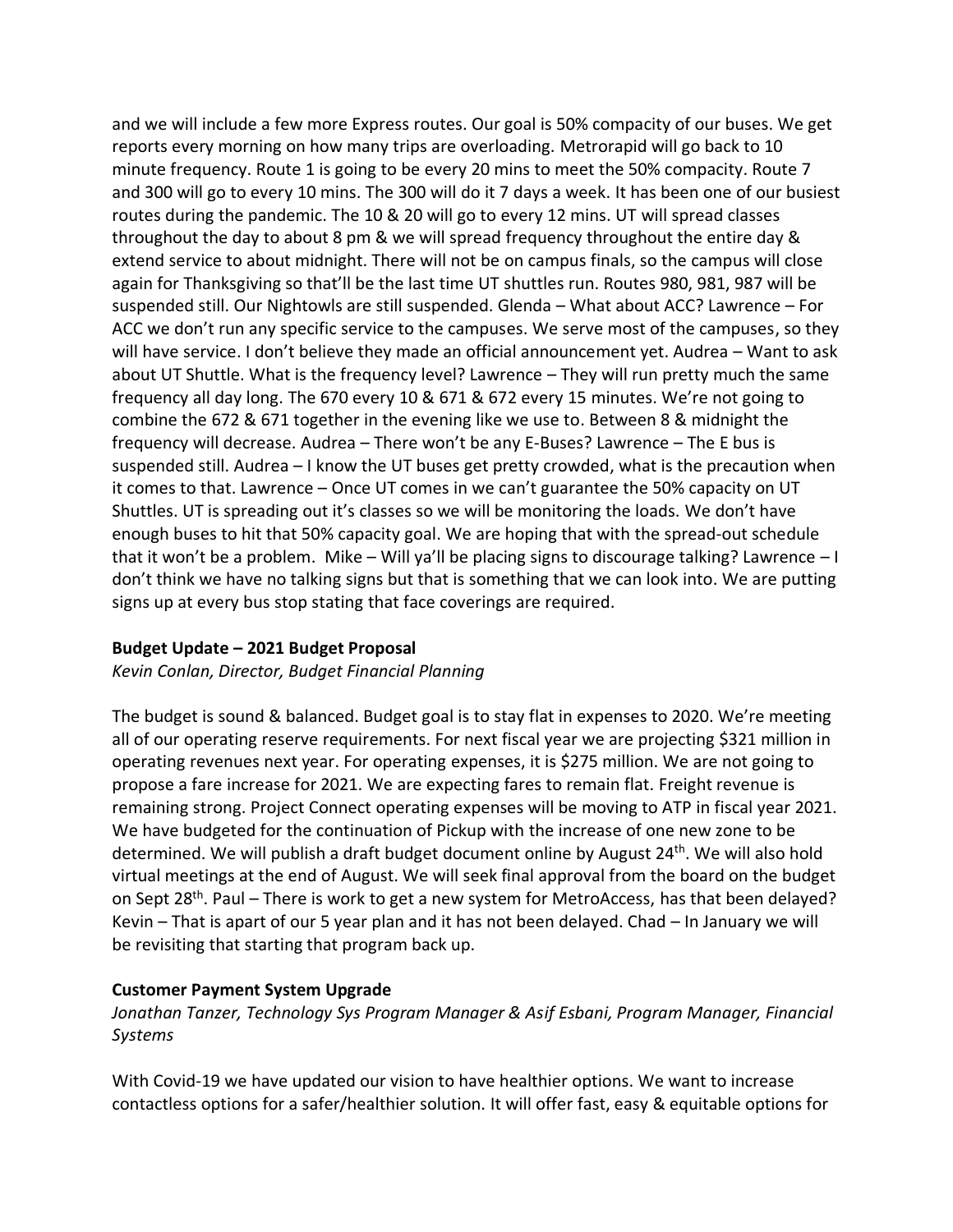our riders. We should be able to provide faster boarding with onboard validators. We met with a fare consultant to help work thru on what sytem we should model our system after (San Francisco, Dallas, Houston, etc.). We considered 2 options. A System integrator, which would replace our current system and using them to precure an integrated and full account-based fare system. Other option is looking at our current system, Bytemark Fare system to upgrade it to be integrate and offer a full account-based fare system. We look at the cost and time frame. System integrator is \$18 – \$20 million and take 2-3 years to complete. Bytemark can be done for \$2.5 – \$4 million and implemented at 18 -24 months plus leveraging investments already made. CapMetro App will be upgraded to include new fare media. Also have a customer web portal where customers can order passes thru a web browser. New features will be open payments. Customers who do not want to have an account will be able to use a credit card to pay on the vehicle. Another feature is smart card. You can have a physical card that will be tied to your account. We are working on an App upgrade that will combine our app with Pickup App. Asif – The mobile app fare capping & reload will be launching this calendar year. It includes two key features. It will allow cash to be uploaded in CapMetro app digital wallet so customers who don't have credit cards will be able to upload cash at retail partners. The second key aspect is a pilot program for low income customers. We will be deploying fare capping on mobile app. Customer can pay for single fare and build up cash to ride for free for that fare point. Example, 33 single rides in a month would allow a customer to ride for free for the rest of the month. Glenda – You moving away from paper tickets & doing more online & credit card payments is that correct? Jonathan – When it comes to paper passes, they will still be available.

## **Strategic Scorecard**

## *Patricia Vidaurri, Director Performance and Strategic Initiatives*

Strategic plan performance dashboard, our newest dashboard, will measure our performance against our strategic plan. Our objective here is to provide a tool to measure our performance and adapt our strategy. Within our dashboard we are including all our scorecard elements. Across the top you see Customer Experience, Engaged Workforce, Sustainability and Valued Community Partner. Glenda – When you were talking about staff were you talking about staff overall? Pat – Yes ma'am we were talking about staff as well as our service providers.

## **Public Safety Update**

*Darryl Jamail, Director, Security & Emergency Management*

In 2017 we started looking at our plan. We now have 160 part-time APD officers. The challenge is that with the growth of the region it isn't efficient to hirer more officers. What we have come up with is our approach in talking about public safety. One of the first steps is to establish our own Police Department. It would give us a scalable approach cause as we grow it can grow. We will switch from sworn to non-sworn public safety officers. That would be a lot more backend work. In FY 21 we could reallocate 1.1 million to nonsworn public safety officers. Our model will be between the San Diego & Denver models. San Diego has 1 sworn officer (chief) & they leverage technology. Denver is similar with only 13 sworn officers. In FY 20 we've already started public safety dispatch. Those dispatchers are monitoring are cameras in the system.